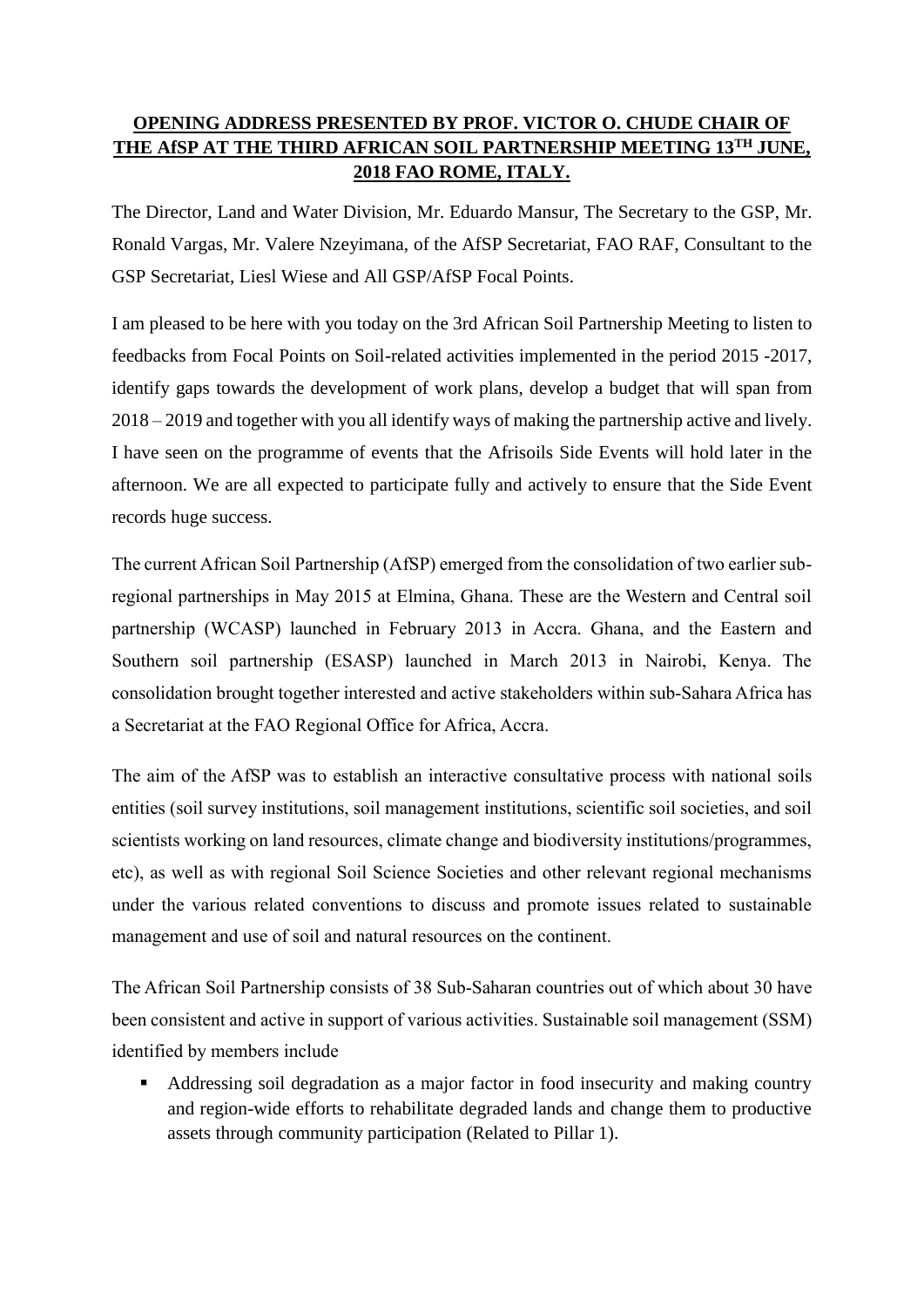- Guiding and enabling the implementation of sound and sustainable soil management practices and the restoration of soil health at all levels towards food security (Related to Pillar 1).
- Developing, updating and disseminating updated and harmonized national and regional soil resource information addressing all user needs including soil fertility information and making the best use of science available to increase soil productivity (Related to Pillars 4 and 5).
- Addressing climate change and developing resilience towards climate change adaptation (Related to Pillars 1 and 3).
- Developing and implementing training and capacity building programmes in all soil applications for existing and new generations of experts in soil science and land management, taking into account the gender balance (Related to Pillar 2).
- Establishing linkages and networks with other national, regional and global initiatives that impact soil health (Related to Pillars 1 and 2).

### **Events after the 4th GSP Plenary Assembly**

- African representatives on the ITPS have been very active and supportive of the various activities and works of the group since 2015.
- Some AfSP members participated in the  $7<sup>th</sup>$  International Conference of the African Soil Science Society held in Ouagadougou from 29 May-5 June 2016 during which a presentation was given by the chair on the AfSP and RIPs.
- AfSP Secretariat in partnership with the GSP Secretariat organised a Side Event at the 7<sup>th</sup> International Conference of the ASSS on 1 June 2016 aimed at giving visibility to the activities of the AfSP and GSP in relation to promoting soil issues and also to introduce the RIPs of Africa to the larger group for buy-in and support especially during implementation.
- AfSP members who were part of the **International Network of Soil Information Institutions (INSII)** participated in the meeting held on 24 and 25 November 2016 to look at the development of the Global Soil Organic Carbon map.
- Some members supported the development of the **Voluntary Guidelines for Sustainable Soil Management (VGSSM)** which was approved during the 25th session of the Committee on Agriculture (COAG25) and endorsed by the FAO Council in December 2016.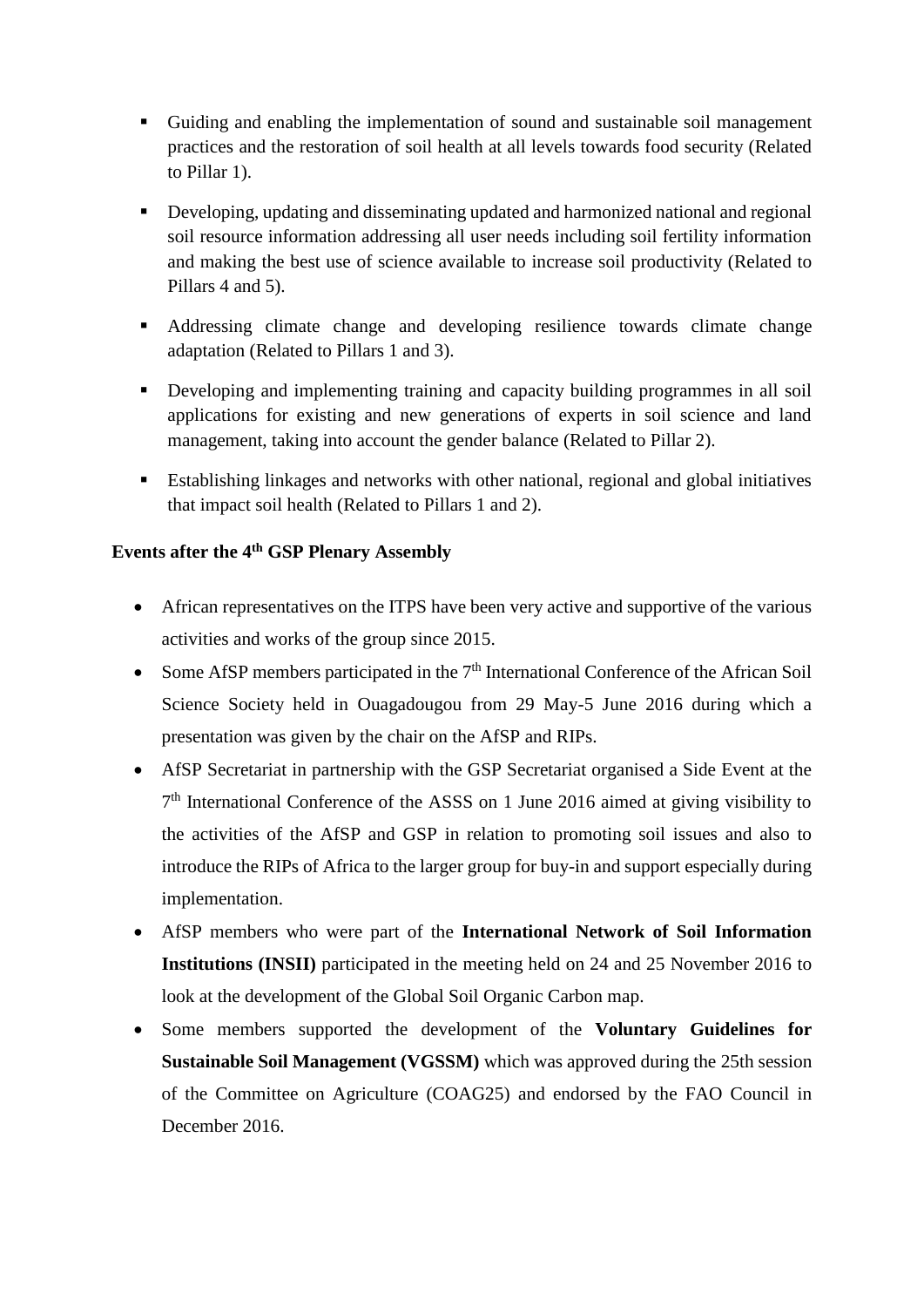- Focal points were encouraged to partner their national soil science societies and relevant government agencies in their respective countries to organize and celebrate the 2016 World Soil Day on December 5 under the theme: **"soils and pulses: a symbiosis for life"**.
- Participants from 5 african countries benefitted from a 2-week training in digital training leading to the production of digital Soil Organic Carbon Map at ISRIC in June 2017.
- Further 30 participants from other countries received support in the form of capacity development for preparation of national Soil Organic Carbon Maps as a contribution to the Global Soil Organic Carbon from 3-7 July 2017 at Nairobi, Kenya.
- Countries that successfully completed the production of their maps submitted them to the GSP for consideration and inclusion in the first publication of the SOCMap.
- Celebration of the 2017 World Soil Day was promoted among members'
- Members were encouraged to contribute and support very important events such as the first ever Global Symposium on Soil Organic Carbon (GSOC) held in 2017 and the recently held Global Symposium on Soil Pollution (GSOP).
- Continuous encouragement of countries to promote the sustainable management of soil and natural resources while finding creative ways of highlighting the importance of soils in achieving continental and global nutrition, food security and environmental goals.

## **Challenges**

- Inadequate capacity, knowledge and experience to plan and implement SSM and optimally manage, mitigate and monitor the productive and degradation status of the soils; especially under intensive cultivation.
- Where regional and national SSM policies exist, financing is often not a priority and/or implementation can be ineffective due to a lack of political will or a lack of implementation capacity. In many countries policies regulating soil use are lacking.
- Soil information/data at national level is often inadequate, outdated, not in digital format and not geo-referenced. Data availability is further restricted by intellectual property often held by private institutions that are not willing to share data for national use, or data needs to be paid for prior to use. Also, Weak linkages between researchers, farmers and extension services to optimize information exchange.
- Limited access of farmers to new sustainable soil management technologies.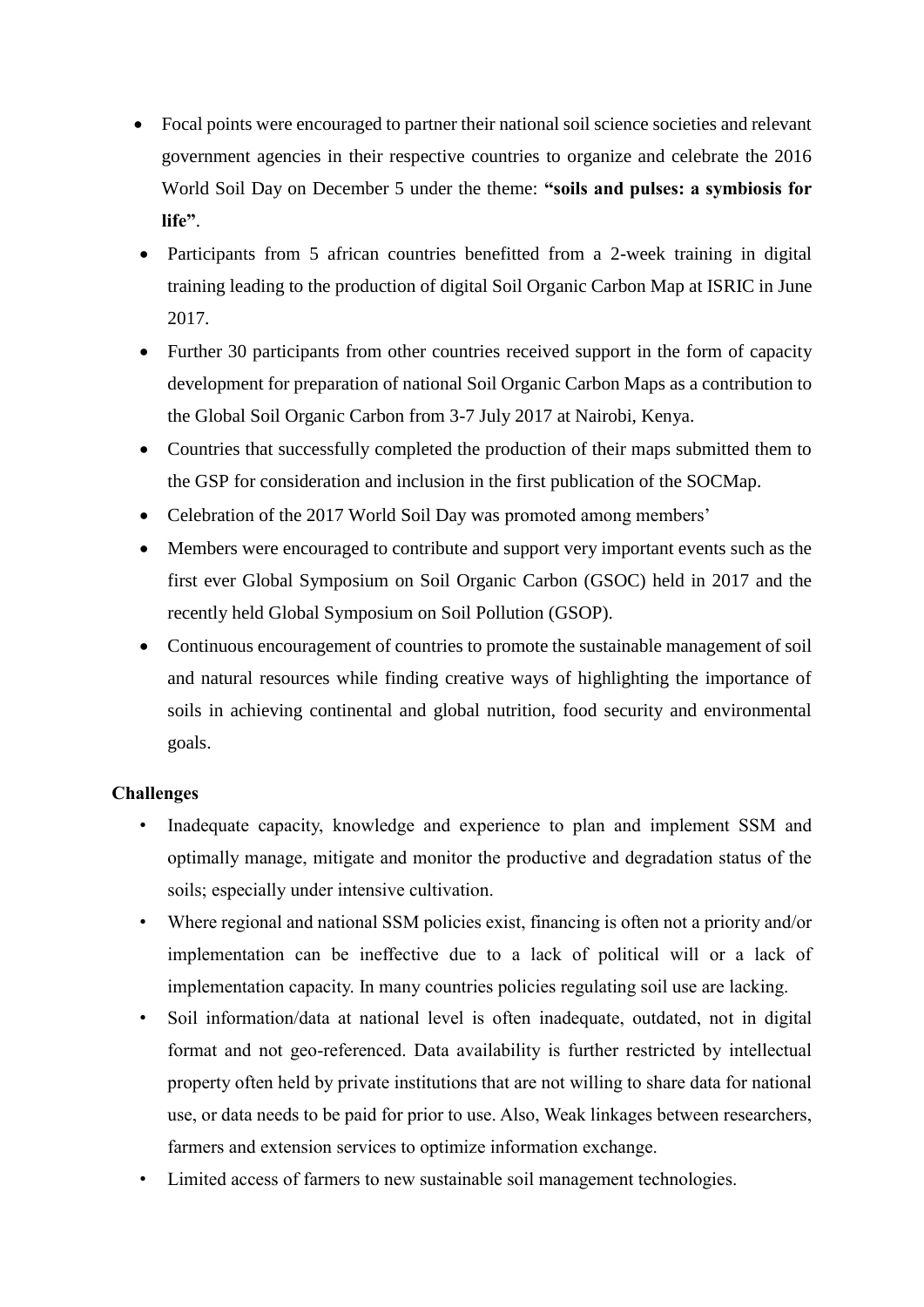- Absence of strong national or umbrella organizations leading the campaign for promoting and raising awareness on SSM.
- Under investment in research and development and infrastructure.
- Lack of functional competitive markets
- Predominance of customary land tenure
- Stagnating agricultural productivity, low fertilizer use and high population growth.

#### **Looking into the future**

- To hold a meeting of the AfSP among country focal points to deliberate on issues of concern to the Partnership especially making it vibrant and more involved in national, regional and global initiatives and programmes (which would take place today).
- Explore the possibility of organising a capacity building training on the implementation of the VGSSM at country level.
- Count on the expertise of the GSP and FAO RAF in the implementation of the Voluntary Guidelines for Sustainable Soil Management at country level. This includes Diffusion events and local level training among various stakeholders.
- To encourage the organisation of in-country sensitization workshops with assistance from GSP and FAO RAF (where feasible) for Policy makers, Development Partners and Civil Society Organizations on the concept of AfSP and the RIPs with a view to advocating the mainstreaming of relevant AfSP activities into country programmes for national budget funding.
- To continue to explore the possibility of organising a Regional capacity building training on the Soil Doctor Programme while building on on the existing capacities of experts trained last year on the digital SOCMap production.
- Appropriate recognition of the paramount role of soils and Soil Science in ensuring food security and providing key ecosystem services.

#### **Recommendations**

• Actions towards healthy/fertile soils should be rapidly implemented to successfully combat the challenge of food security, sustainable intensification of food production and poverty reduction in Africa. This is to ensure the Sub Saharan Africa (SSA) achieve **SDG 2** (End hunger, achieve food security and improved nutrition, and promote sustainable agriculture), **SDG 13** (Take urgent action to combat climate change and its impacts) and **SDG 15** (Protect, restore and promote sustainable use of terrestrial